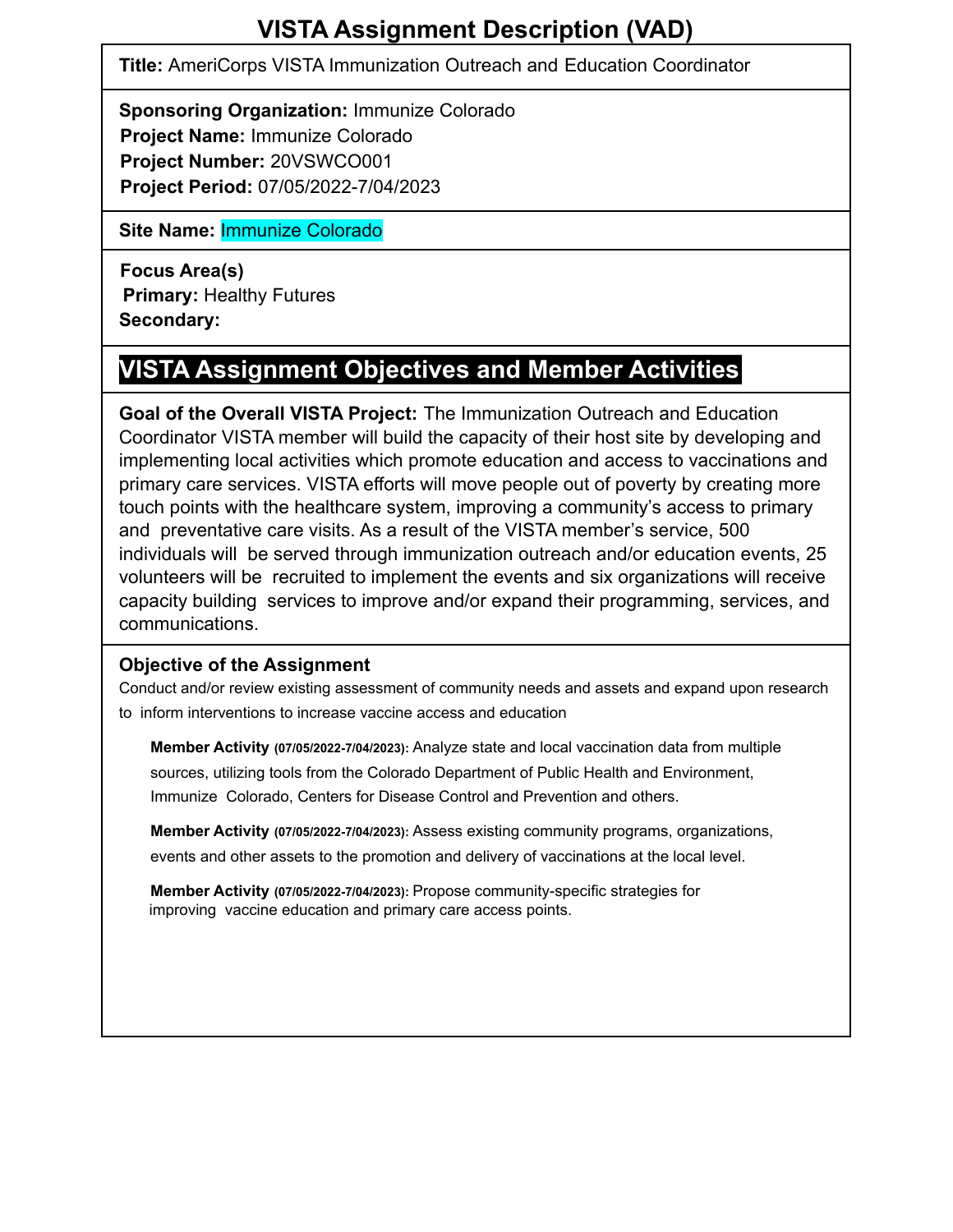Implement and/or expand intervention(s) that increase demand for vaccinations at the community-level through education, outreach and/or communication initiatives.

**Member Activity (07/05/2022-7/04/2023):** Identify and recruit necessary stakeholders and volunteers needed for successful implementation.

**Member Activity (07/05/2022-7/04/2023):** Oversee intervention management and reporting.

**Member Activity (07/05/2022-7/04/2023):** Summarize intervention successes/misses and create succession plan

### **Objective of the Assignment**

Implement and/or expand intervention(s) that increase access to vaccinations and connections to primary care, such as community-based vaccine clinics.

**Member Activity (07/05/2022-7/04/2023):** Identify, assist in recruitment and coordinate necessary stakeholders and volunteers needed for successful implementation.

**Member Activity (07/05/2022-7/04/2023):** Coordinate resources, logistics, and partner relationships to carry out intervention.

**Member Activity (07/05/2022-7/04/2023):** Collect, analyze and report aggregate outcome data from intervention including, but not limited to, the number of people served, and the number of people vaccinated (if applicable)

**Member Activity (07/05/2022-7/04/2023):** Follow-up and collaborate with stakeholders and community members to determine intervention successes and areas for future improvement. Create a succession plan, if necessary.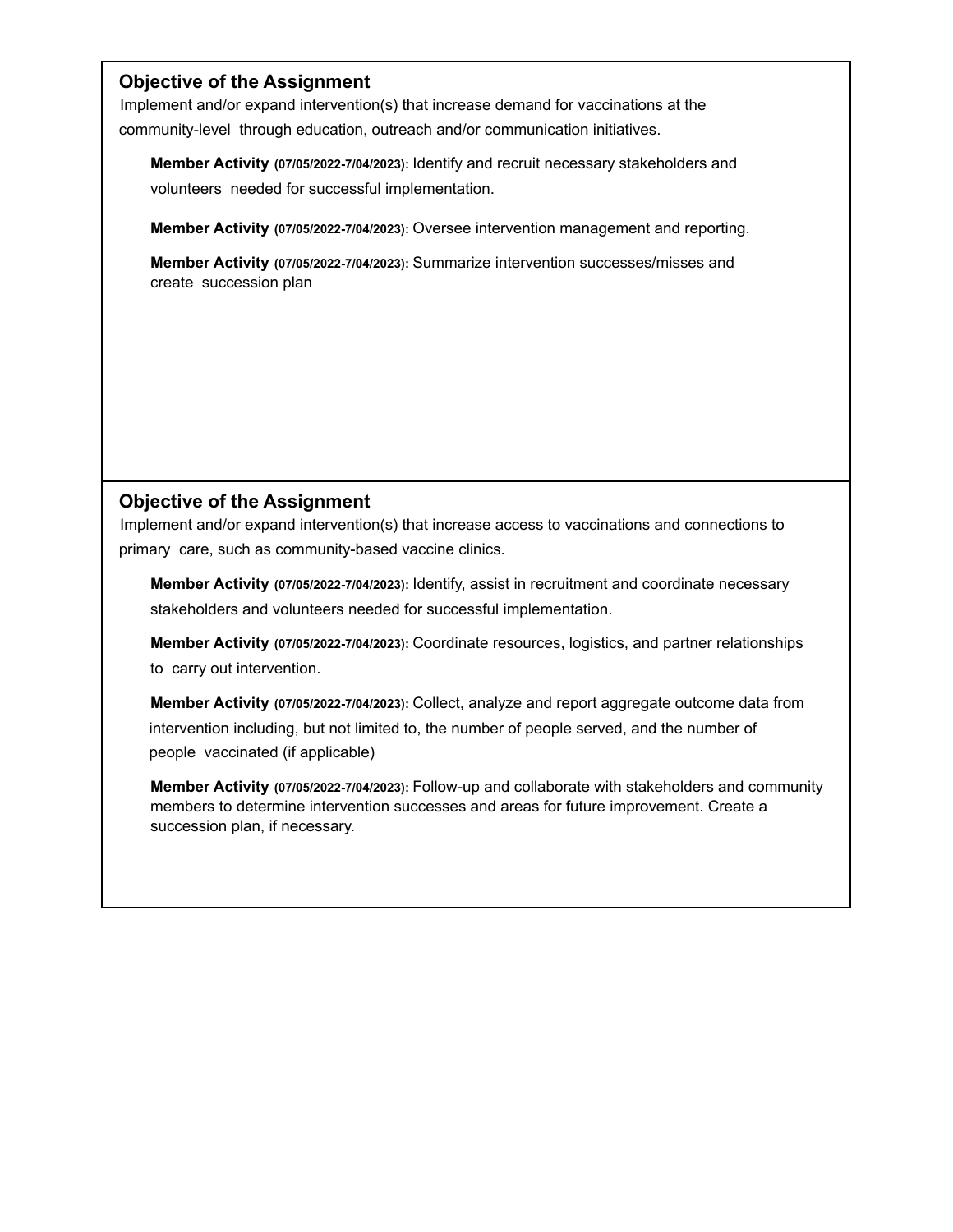Title: AmeriCorps VISTA Immunization Outreach and Education Coordinator

Sponsoring Organization: Immunize Colorado

Project Name: Immunize Colorado Project Number: 20VSWCO001 Project Period: 08/05/2022-8/04/2023

Site Name: Public Health Institute at Denver Health

Focus Area(s) Primary: Healthy Futures Secondary:

# VISTA Assignment Objectives and Member Activities

Goal of the Overall VISTA Project: The Immunization Outreach and Education Coordinator VISTA member will build the capacity of their host site by developing and implementing local activities which promote education and access to vaccinations and primary care services. VISTA efforts will move people out of poverty by creating more touch points with the healthcare system, improving a community's access to primary and preventative care visits. As a result of the VISTA member's service, 500 individuals will be served through immunization outreach and/or education events, 25 volunteers will be recruited to implement the events and six organizations will receive capacity building services to improve and/or expand their programming, services, and communications.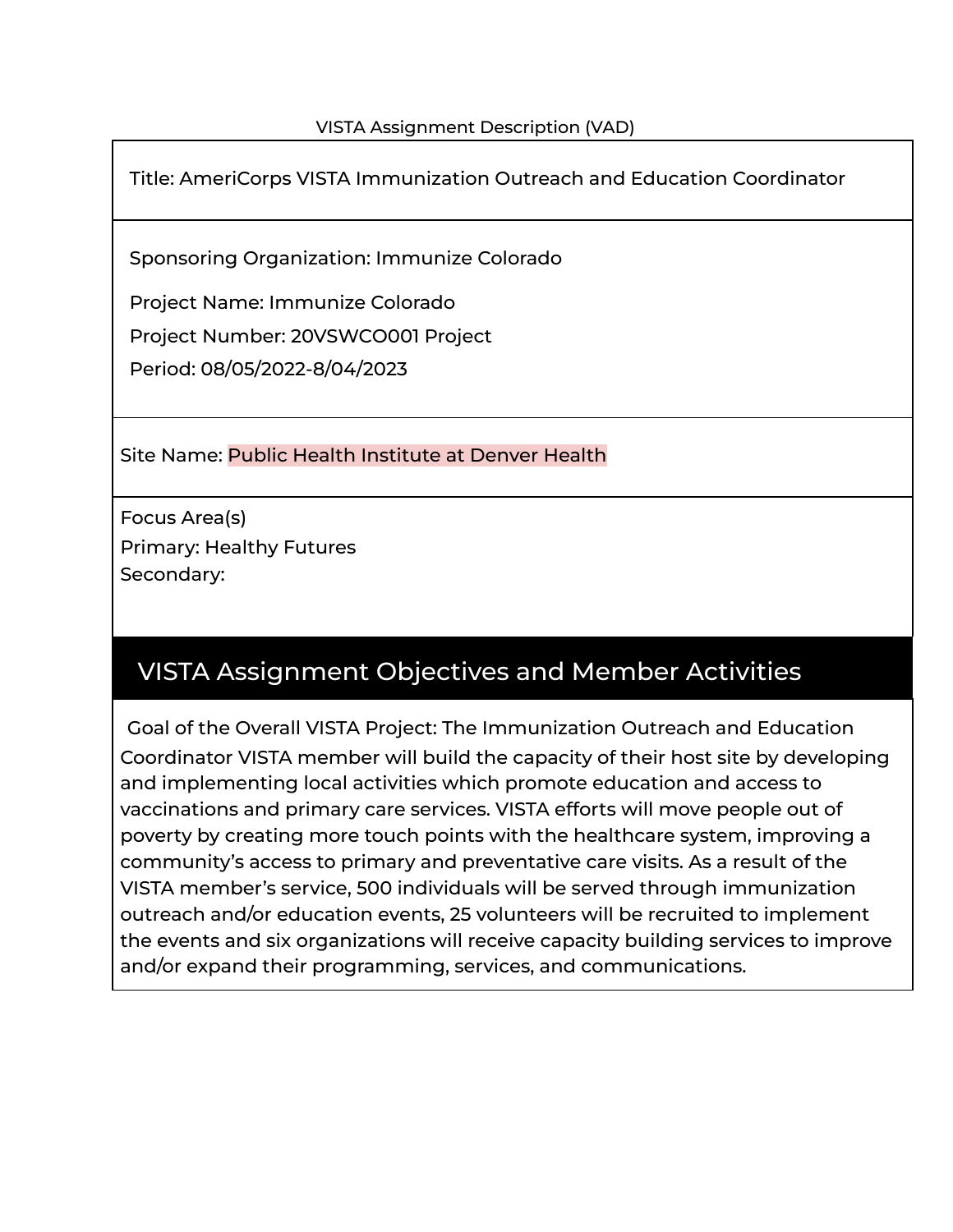Coordinate with community and faith-based organizations and Denver Public Schools to identify barriers to vaccination among their populations.

Member Activity (Dates TBA): Engage in ongoing communication and training opportunities that support enhancement of vaccine equity strategies implemented at the department, state, local, and community level.

Member Activity (Dates TBA): Coordinate meetings as needed to engage community stakeholders for input on the development of immunization materials and resources.

Member Activity (Dates TBA): Assist with convening community groups to collaboratively identify immunization-related data collection and identify resources for disseminating information.

### Objective of the Assignment

Expand intervention(s) that increase demand for vaccinations at the community-level through education, outreach and/or communication initiatives.

Member Activity (Dates TBA): Collaborate with schools on joint vaccine and communication efforts.

Member Activity (Dates TBA): Coordinate with public health nurses and other public health personnel to implement intervention.

Member Activity (Dates TBA): Identify needs and make improvements to the existing marketing and promotion plan, if needed, to ensure continuity and increase vaccination rates.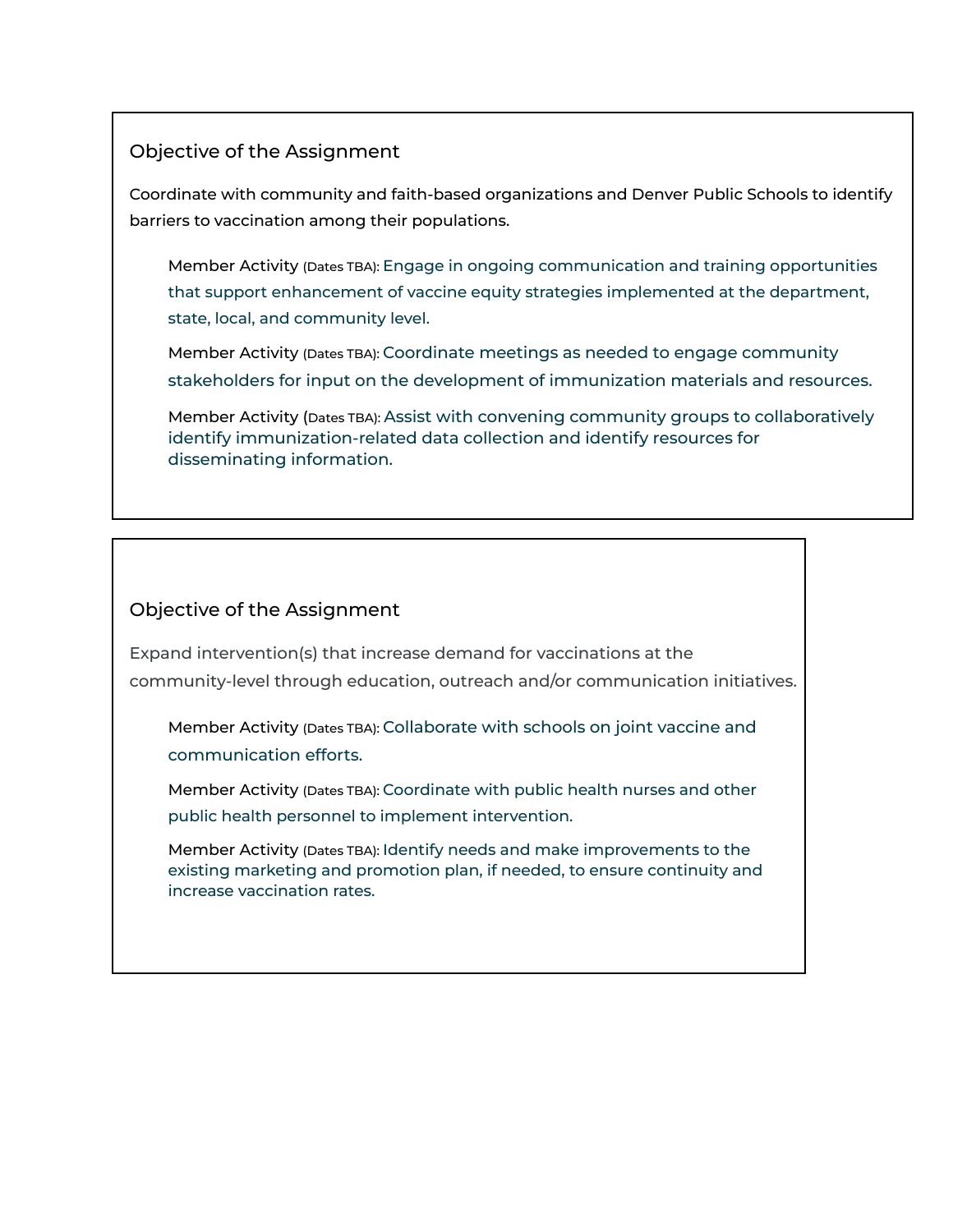Expand intervention(s) that increase access to vaccinations and connections to primary care, such as community-based vaccine clinics.

Member Activity (Dates TBA): Plan health education presentations and/or workshops to a wide variety of prioritized populations to create community dialogue and information sharing about vaccine barriers, safety, efficacy, and connections to immunization and other care services.

Member Activity (Dates TBA): Maintain relationships with existing community partners and identify new stakeholders in Denver to partner on vaccination outreach and education events.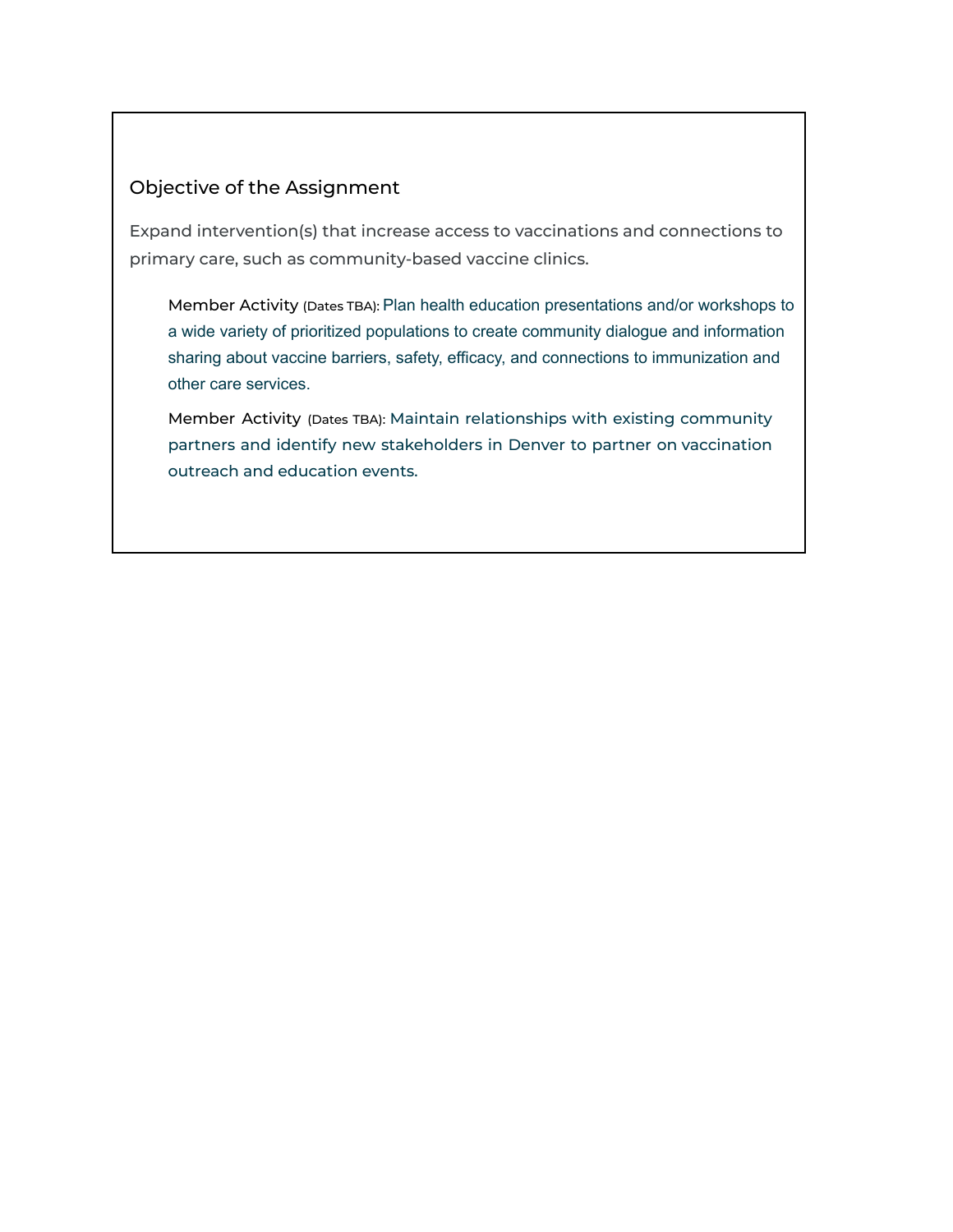#### Title: AmeriCorps VISTA Immunization Outreach and Education Coordinator

Sponsoring Organization: Immunize Colorado Project Name: Immunize Colorado Project Number: 20VSWCO001 Project Period: Dates TBD

#### Site Name: Boulder County Public Health

Focus Area(s) Primary: Healthy Futures Secondary:

### VISTA Assignment Objectives and Member Activities

Goal of the Overall VISTA Project: The Immunization Outreach and Education Coordinator VISTA member will build the capacity of their host site by developing and implementing local activities which promote education and access to vaccinations and primary care services. VISTA efforts will move people out of poverty by creating more touch points with the healthcare system, improving a community's access to primary and preventative care visits. As a result of the VISTA member's service, 500 individuals will be served through immunization outreach and/or education events, 25 volunteers will be recruited to implement the events and six organizations will receive capacity building services to improve and/or expand their programming, services, and communications.

### Objective of the Assignment

Conduct and/or review existing assessment of community needs and assets and expand upon research to inform interventions to increase vaccine access and education (Months 1-3)

Member Activity (8/15/2022-8/14/2023): Analyze state and local vaccination data from multiple sources, utilizing tools from the Colorado Department of Public Health and Environment, Immunize Colorado, Centers for Disease Control and Prevention and others.

Member Activity (8/15/2022-8/14/2023): Assess existing community programs, organizations, events and other assets to the promotion and delivery of vaccinations at the local level.

Member Activity (8/15/2022-8/14/2023): Propose community-specific strategies for improving vaccine education and primary care access points.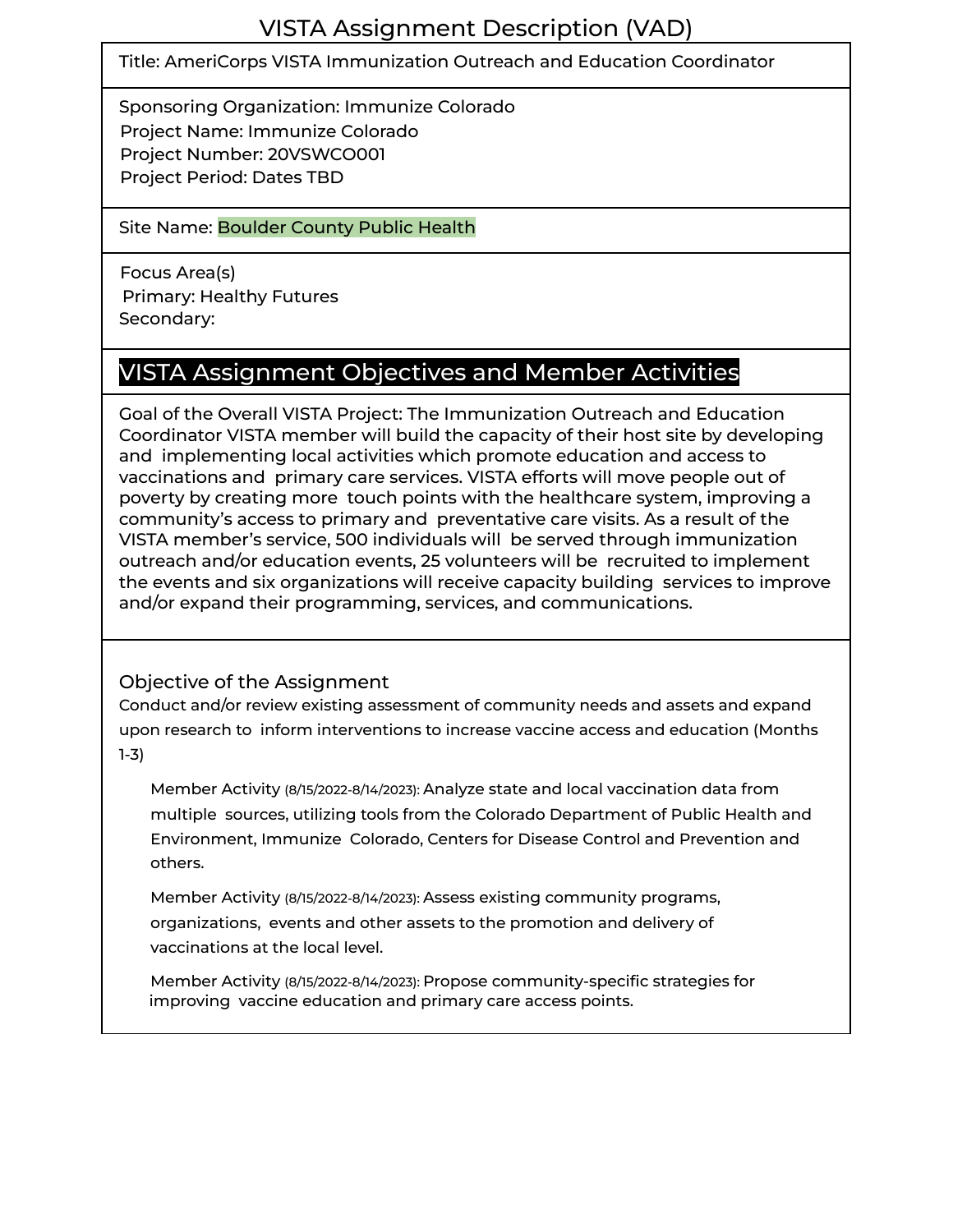Implement and/or expand intervention(s) that increase demand for vaccinations at the community-level through education, outreach and/or communication initiatives.

Member Activity (8/15/2022-8/14/2023): Identify and recruit necessary stakeholders and volunteers needed for successful implementation.

Member Activity (8/15/2022-8/14/2023): .Oversee intervention management and reporting

Member Activity (8/15/2022-8/14/2023): Summarize intervention successes/misses and create succession plan.

Objective of the Assignment

Implement and/or expand intervention(s) that increase access to vaccinations and connections to primary care, such as community-based vaccine clinics.

Member Activity (8/15/2022-8/14/2023): Identify and assist in recruitment and coordinate necessary stakeholders and volunteers needed for successful implementation

Member Activity (8/15/2022-8/14/2023): Coordinate resources, logistics, and partner relationships to carry out intervention

Member Activity (8/15/2022-8/14/2023): Collect, analyze and report aggregate outcome data from intervention including, but not limited to, the number of people served, and the number of people vaccinated (if applicable)

Member Activity (8/15/2022-8/14/2023): Follow-up and collaborate with stakeholders and community members to determine intervention successes and areas for future improvement. Create a succession plan, if necessary.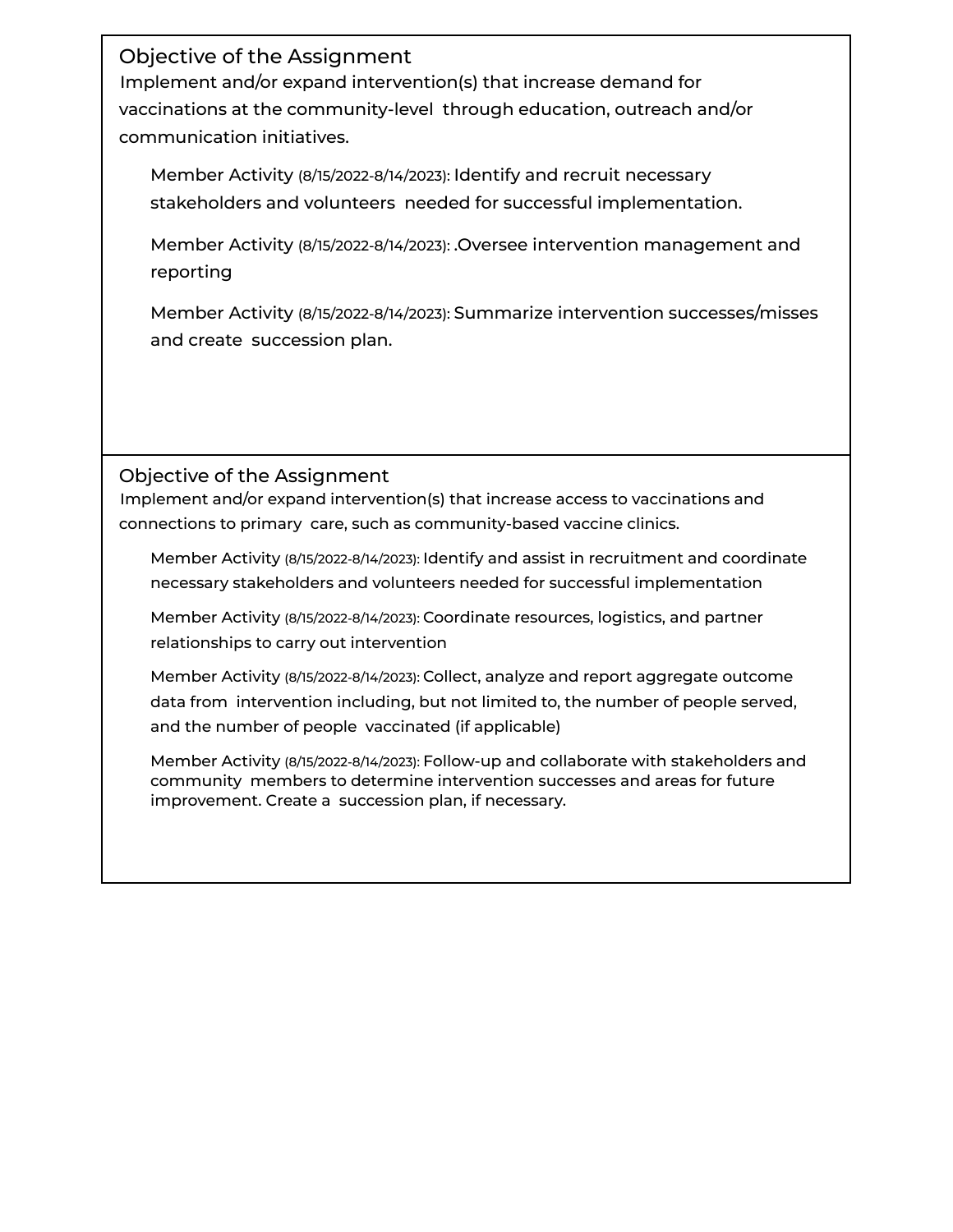Title: AmeriCorps VISTA Immunization Outreach and Education Coordinator

Sponsoring Organization: Immunize Colorado Project Name: Immunize Colorado Project Number: 20VSWCO001 Project Period: 10/2022-10/2023

### Site Name: Jefferson County Public Health

Focus Area(s) Primary: Healthy Futures Secondary:

### VISTA Assignment Objectives and Member Activities

Goal of the Overall VISTA Project: The Immunization Outreach and Education Coordinator VISTA member will build the capacity of their host site by developing and implementing local activities which promote education and access to vaccinations and primary care services. VISTA efforts will move people out of poverty by creating more touch points with the healthcare system, improving a community's access to primary and preventative care visits. As a result of the VISTA member's service, 500 individuals will be served through immunization outreach and/or education events, 25 volunteers will be recruited to implement the events and six organizations will receive capacity building services to improve and/or expand their programming, services, and communications.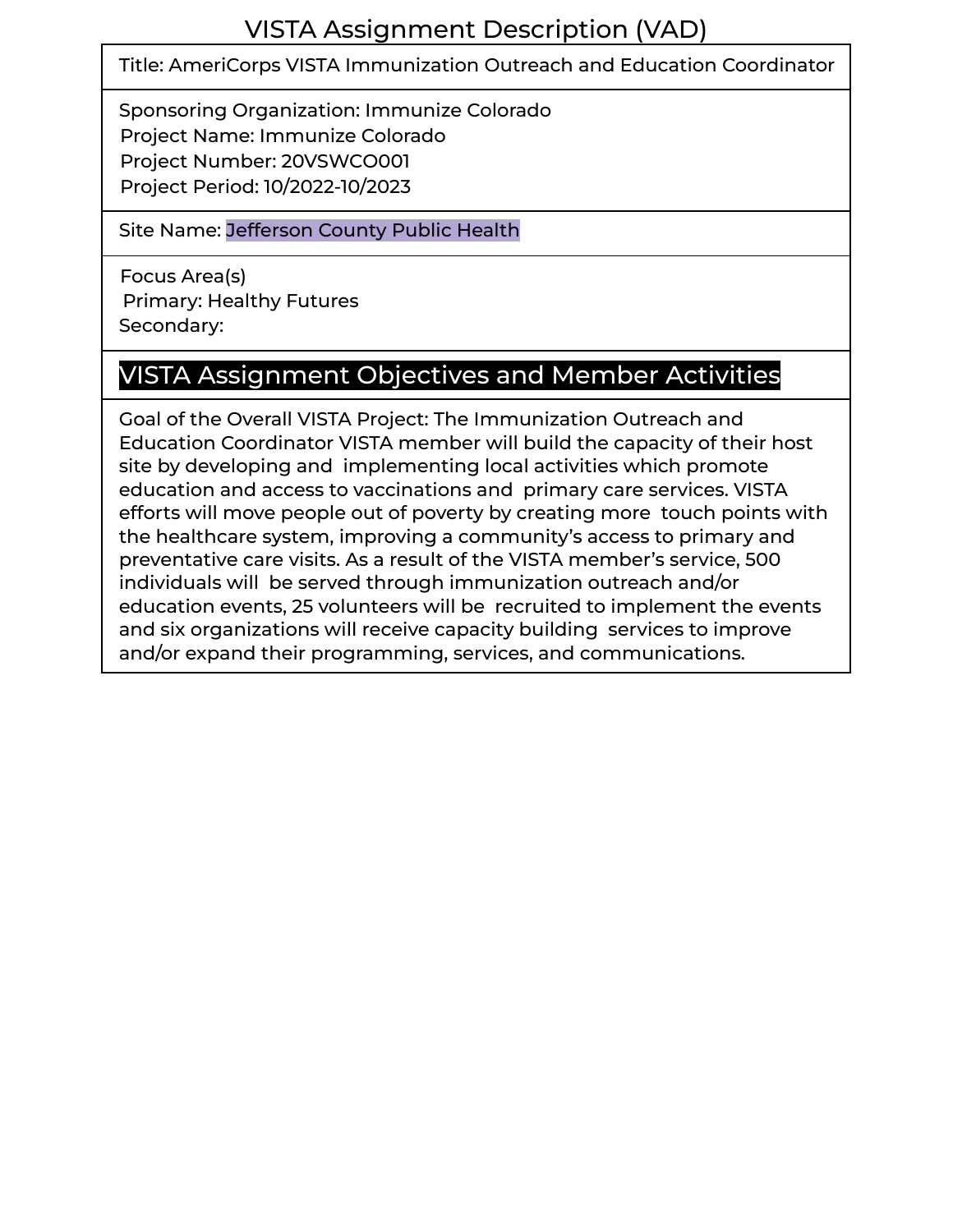Expand the Homebound program to increase access to vaccinations & connections to primary care services.

Member Activity (Dates TBA): Develop a collaborative process with in-home service and support providers to identify individuals in need of vaccine access

Member Activity (Dates TBA): Develop and use screening tool to determine appropriate setting for vaccination based on needs.

Member Activity (Dates TBA): Manage incentive plan for doses of vaccinations.

### Objective of the Assignment

Coordinate with community and faith-based organizations and Jefferson County Public Schools to identify barriers to vaccination among their populations.

Member Activity (Dates TBA): Engage in ongoing communication and training opportunities that support enhancement of vaccine equity strategies implemented at the department, state, local, and community level.

Member Activity (Dates TBA): Coordinate meetings as needed to engage community stakeholders for input on the development of immunization materials and resources.

Member Activity (Dates TBA): Engage with health equity team and suggest interventions and improvements for interventions.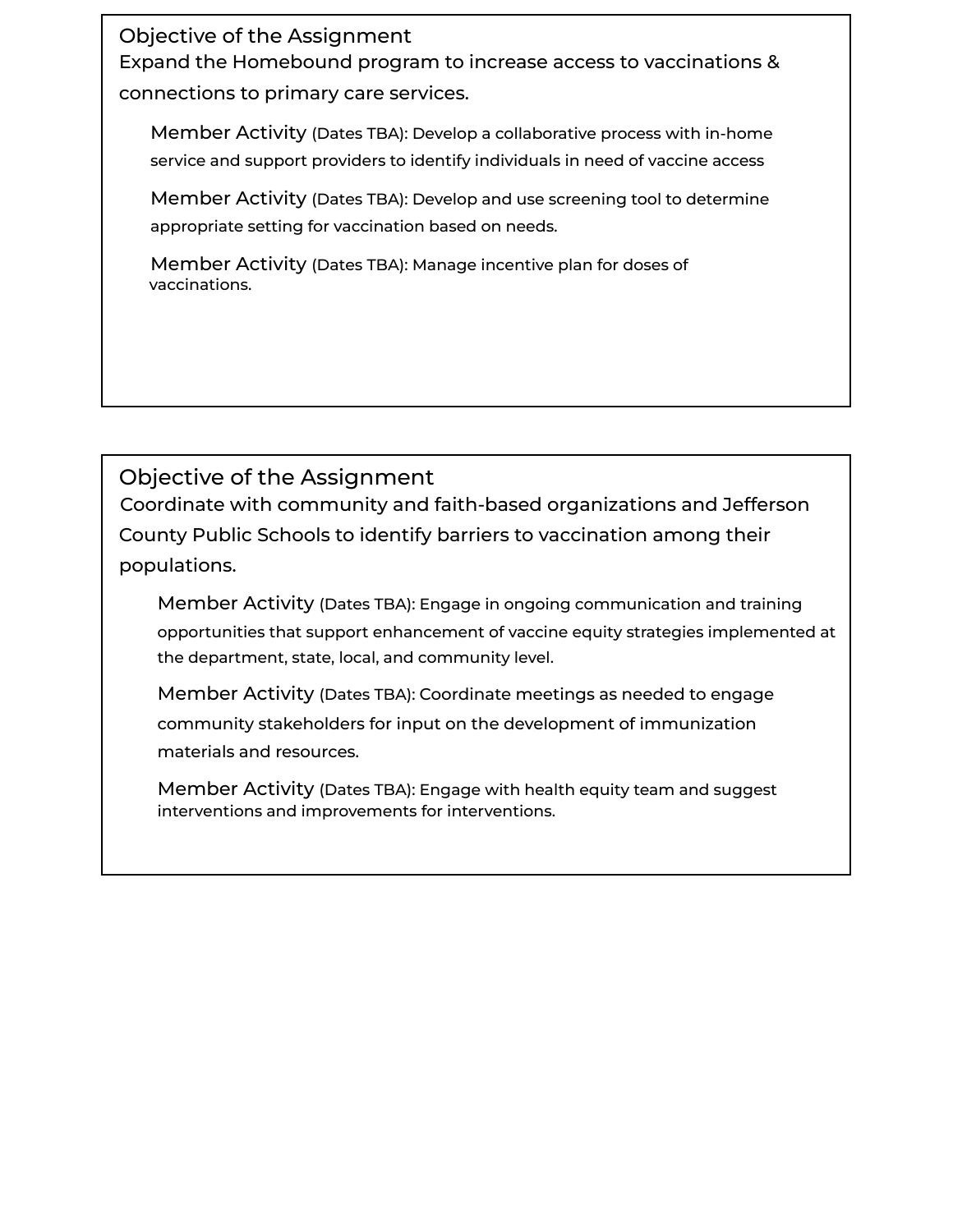Implement and expand interventions that increase access to vaccinations and connections to primary care services, such as community-based vaccine clinics.

Member Activity (Dates TBA): Identify and assist in recruitment, and coordinate necessary stakeholders and volunteers needed for successful implementation via coordination and management of roles and responsibilities, communication and engagement.

Member Activity (Dates TBA): Coordinate resources, logistics, and partner relationships to carry out interventions. Plan, market, and provide follow-up via utilization and expansion of technology in ensuring vaccine communication and reporting efforts.

Member Activity (Dates TBA): Collect and report data from the intervention and follow-up and collaborate with community members and stakeholders to determine intervention success and improvements for future implementation.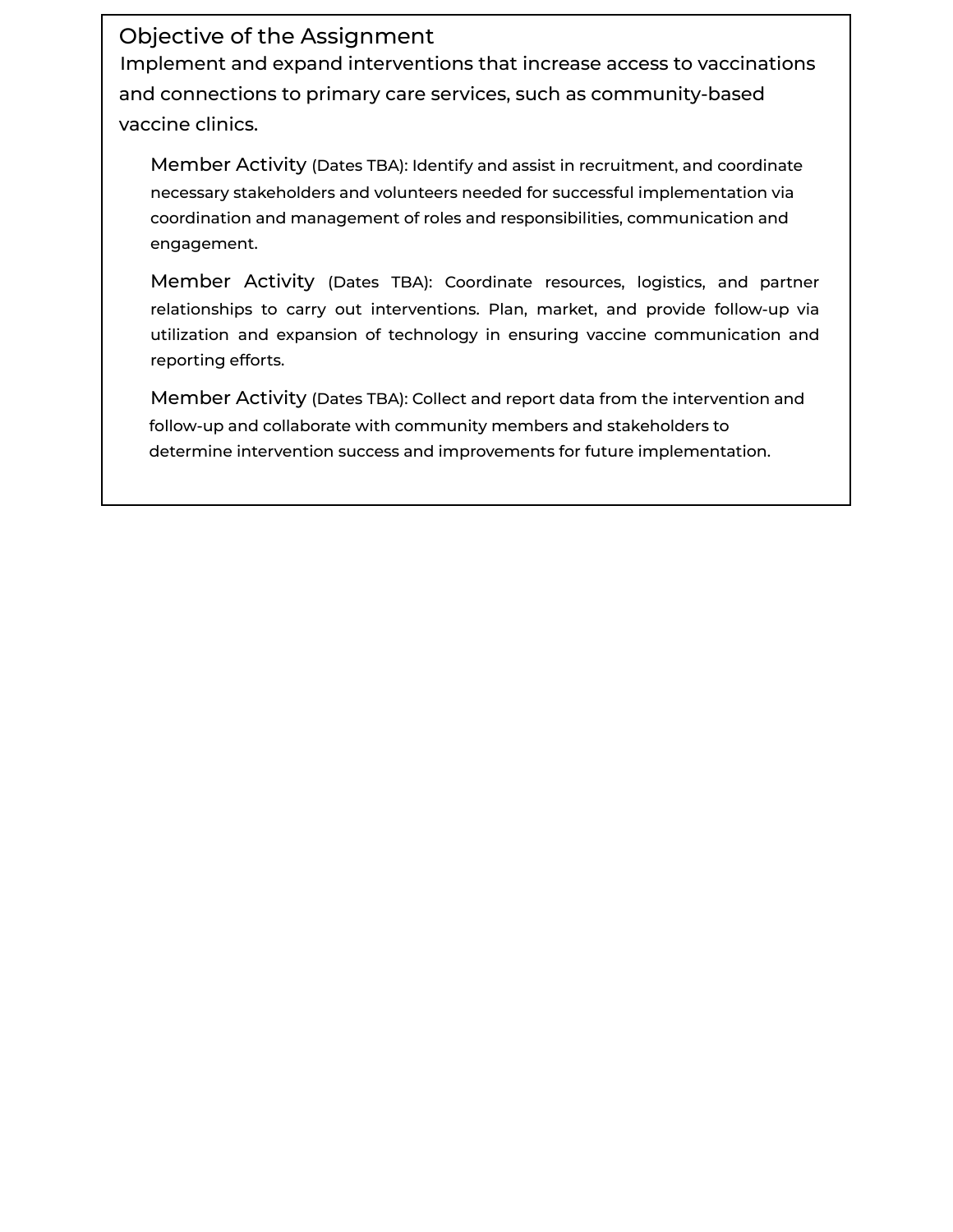Title: AmeriCorps VISTA Immunization Outreach and Education Coordinator

Sponsoring Organization: Immunize Colorado Project Name: Immunize Colorado Project Number: 20VSWCO001 Project Period: 07/05/2022-7/04/2023

### Site Name: Tepeyac Community Health Care

Focus Area(s) Primary: Healthy Futures Secondary:

### VISTA Assignment Objectives and Member Activities

Goal of the Overall VISTA Project: The Immunization Outreach and Education Coordinator VISTA member will build the capacity of their host site by developing and implementing local activities which promote education and access to vaccinations and primary care services. VISTA efforts will move people out of poverty by creating more touch points with the healthcare system, improving a community's access to primary and preventative care visits. As a result of the VISTA member's service, 500 individuals will be served through immunization outreach and/or education events, 25 volunteers will be recruited to implement the events and six organizations will receive capacity building services to improve and/or expand their programming, services, and communications.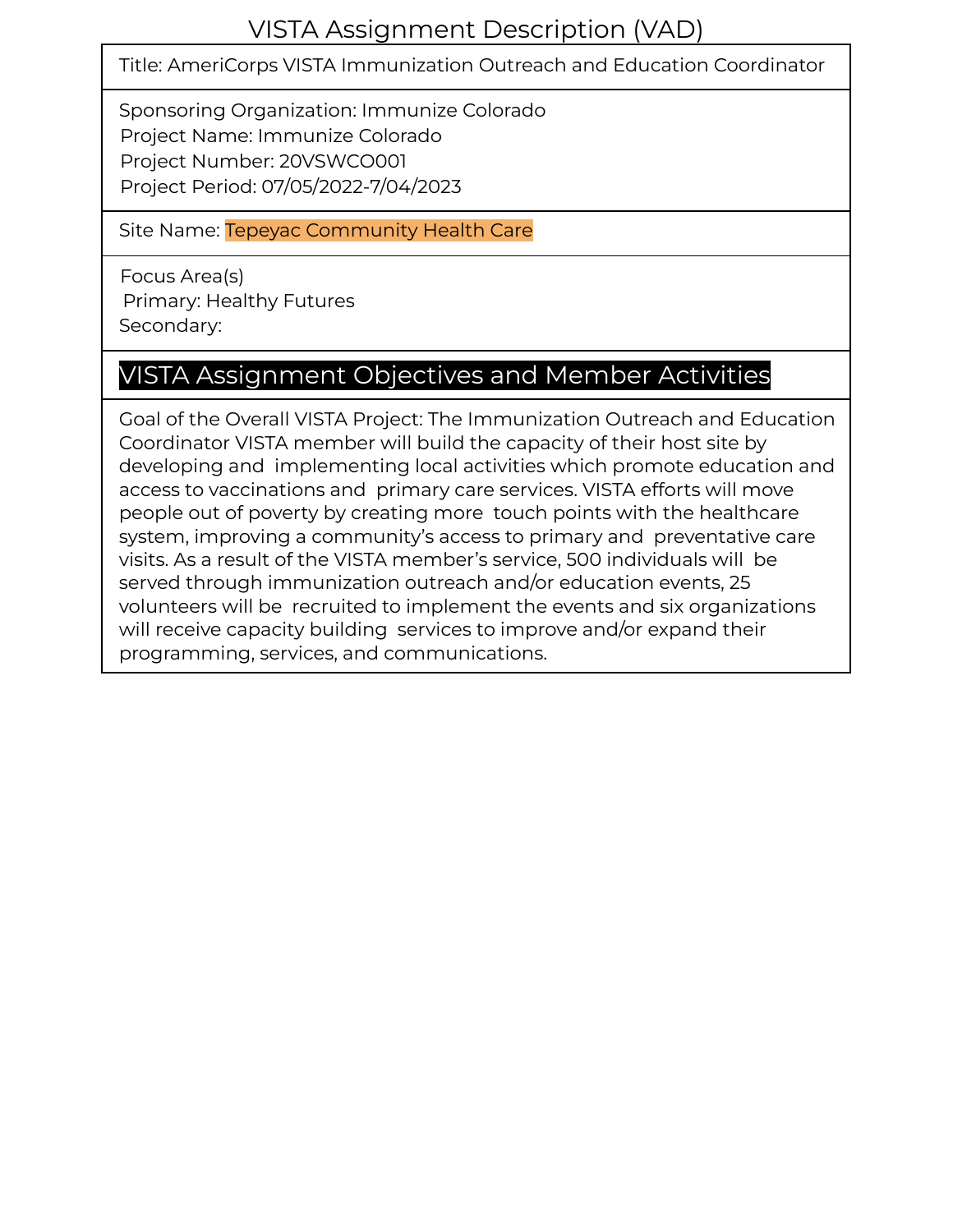Conduct and/or review existing assessment of community needs and assets and expand upon research to inform interventions to increase vaccine access and education (Months 1-3)

Member Activity (07/05/2022-7/04/2023): Analyze state and local vaccination data from multiple sources, utilizing tools from the Colorado Department of Public Health and Environment, Immunize Colorado, Centers for Disease Control and Prevention and others

Member Activity (07/05/2022-7/04/2023): Assess existing community programs, organizations, events and other assets to the promotion and delivery of vaccinations at the local level

Member Activity (07/05/2022-7/04/2023): Propose community-specific strategies for improving vaccine education and primary care access points.

Objective of the Assignment

Implement and/or expand intervention(s) that increase demand for vaccinations at the community-level through education, outreach and/or communication initiatives.

Member Activity (07/05/2022-7/04/2023): Identify and recruit necessary stakeholders and volunteers needed for successful implementation.

Member Activity (07/05/2022-7/04/2023): Oversee intervention management and reporting

Member Activity (07/05/2022-7/04/2023): Summarize intervention successes/misses and create succession plan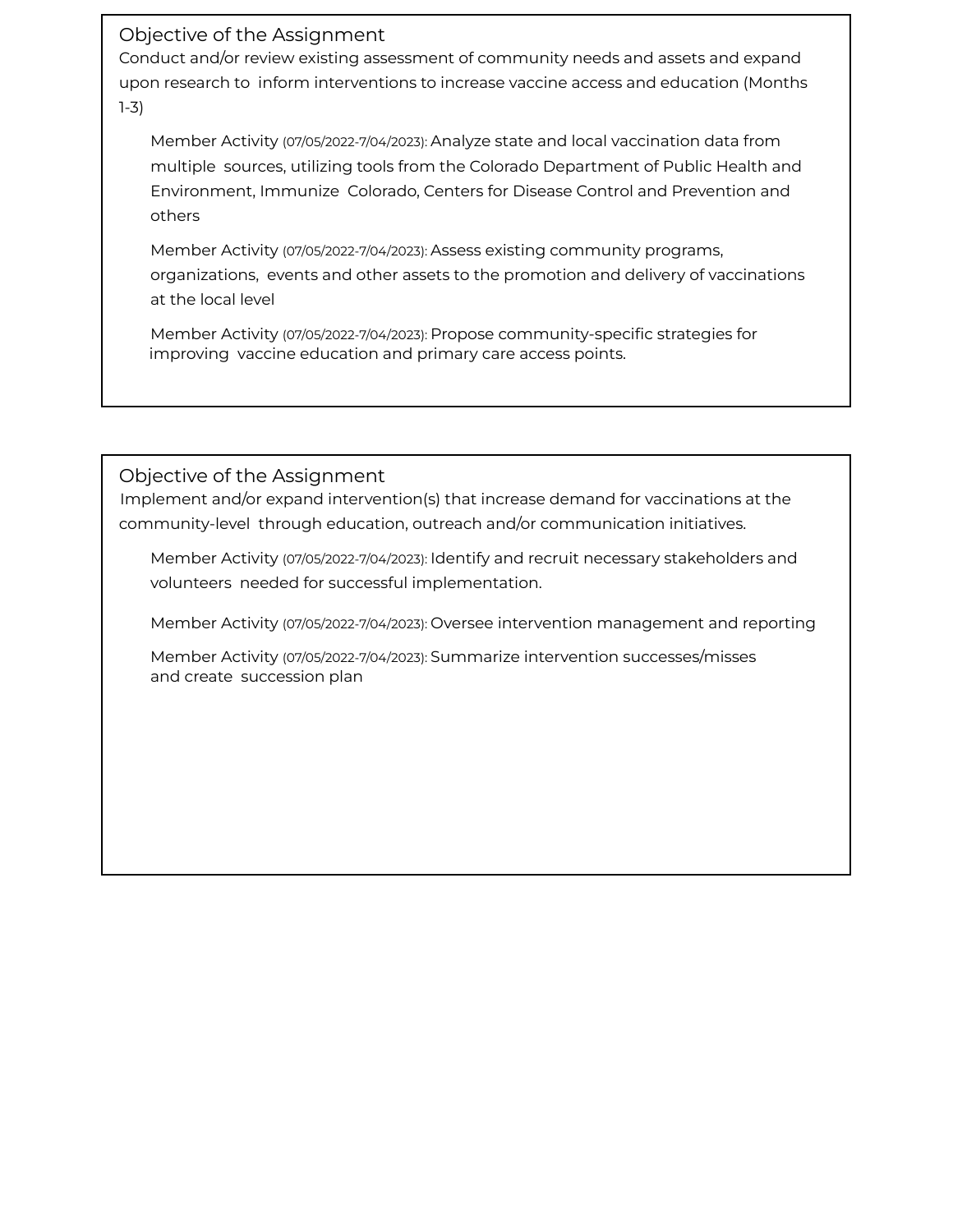Implement and/or expand intervention(s) that increase access to vaccinations and connections to primary care, such as community-based vaccine clinics.

Member Activity (07/05/2022-7/04/2023): Identify, assist in recruitment and coordinate necessary stakeholders and volunteers needed for successful implementation.

Member Activity (07/05/2022-7/04/2023): Coordinate resources, logistics, and partner relationships to carry out intervention.

Member Activity (07/05/2022-7/04/2023): Collect, analyze and report aggregate outcome data from intervention including, but not limited to, the number of people served, and the number of people vaccinated (if applicable)

Member Activity (07/05/2022-7/04/2023): Follow-up and collaborate with stakeholders and community members to determine intervention successes and areas for future improvement. Create a succession plan, if necessary.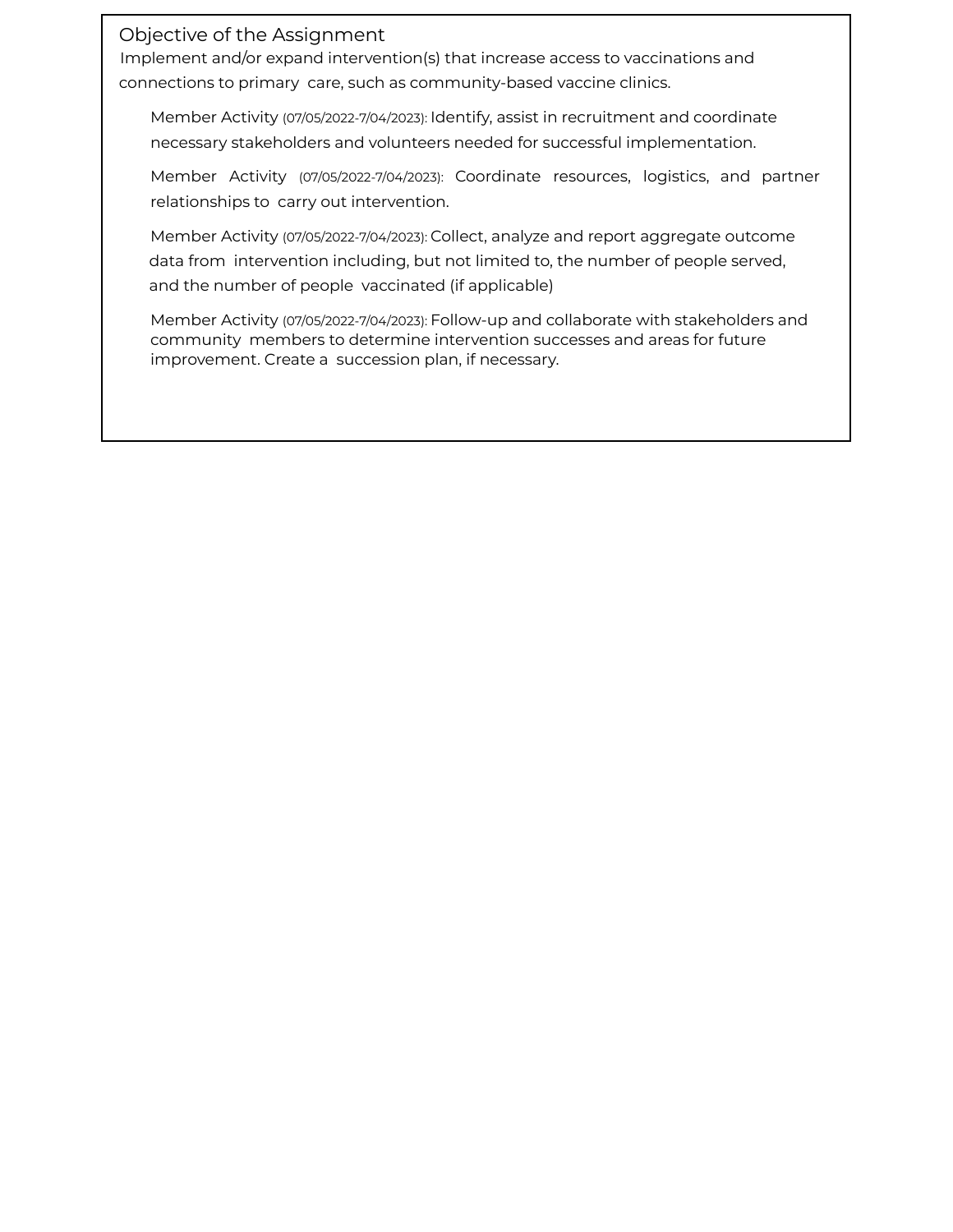Title: AmeriCorps VISTA Immunization Outreach and Education Coordinator

Sponsoring Organization: Immunize Colorado Project Name: Immunize Colorado Project Number: 20VSWCO001 Project Period: 07/05/2022-7/04/2023

Site Name: Kids First Health Care

Focus Area(s) Primary: Healthy Futures Secondary:

## VISTA Assignment Objectives and Member Activities

Goal of the Overall VISTA Project: The Immunization Outreach and Education Coordinator VISTA member will build the capacity of their host site by developing and implementing local activities which promote education and access to vaccinations and primary care services. VISTA efforts will move people out of poverty by creating more touch points with the healthcare system, improving a community's access to primary and preventative care visits. As a result of the VISTA member's service, 500 individuals will be served through immunization outreach and/or education events, 25 volunteers will be recruited to implement the events and six organizations will receive capacity building services to improve and/or expand their programming, services, and communications.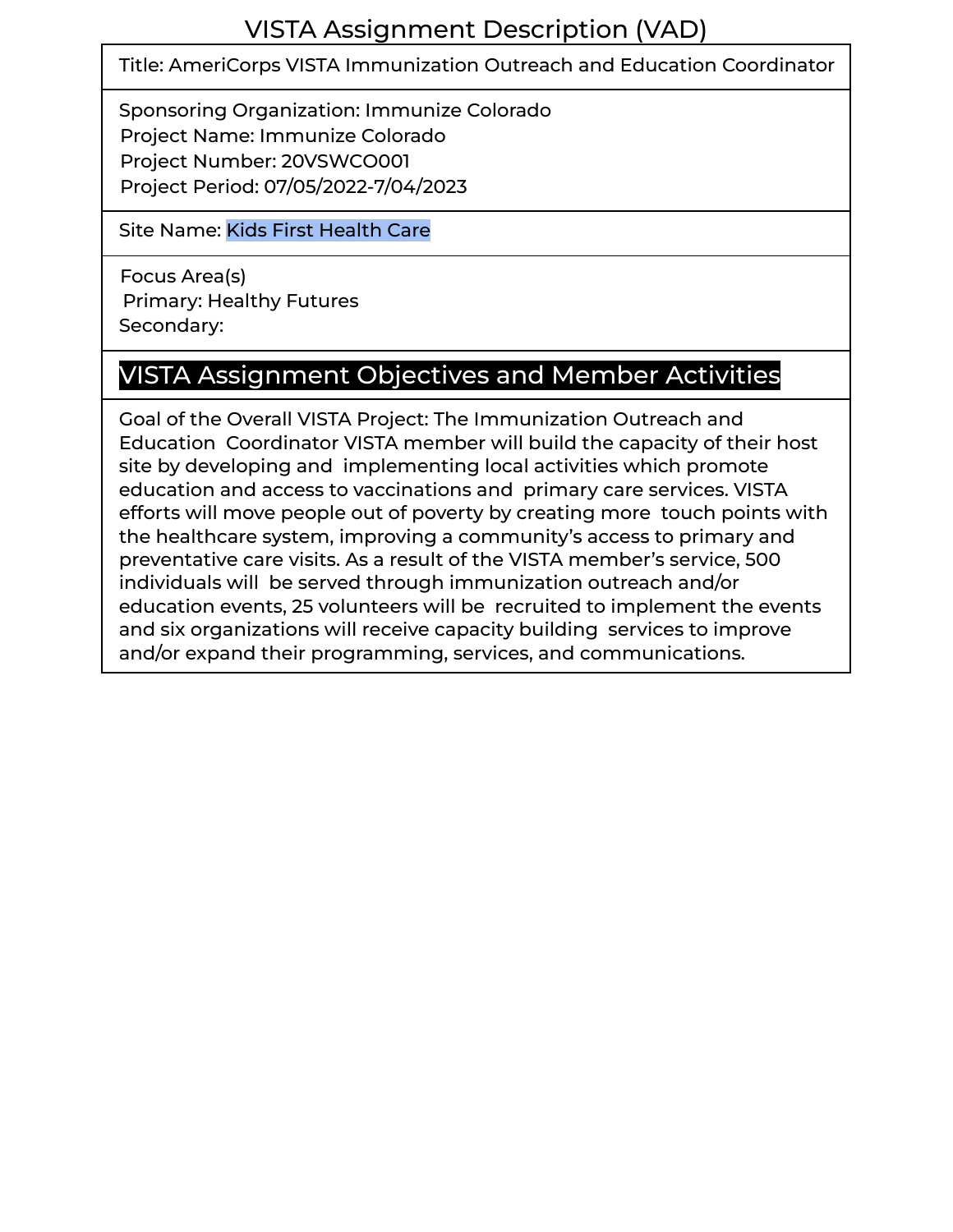Review existing assessments of vaccinations rates by site and expand upon research to increase vaccine access and education.

Member Activity (Dates TBA): Generate monthly reports on sites & create visual displays of QI data for staff to have a visual representation of impact on efforts.

Member Activity (Dates TBA): Remove patients who are no longer with Kid's First Health Care.

Member Activity (Dates TBA): Propose community-specific strategies for improving vaccine education and primary care access points.

Objective of the Assignment

Implement and expand quality improvement interventions that increase demand for vaccinations through educational events for community members.

Member Activity (Dates TBA): Identify and assist in recruitment and coordinate necessary stakeholders and volunteers needed for successful implementation via coordination of roles and responsibilities, managing stakeholder group communications and engagement.

Member Activity (Dates TBA): Coordinate resources, logistics, and partner relationships to carry out intervention through marketing and follow-up of events and programs, utilizing and expanding technology to ensure proper communication and reporting efforts.

Member Activity (Dates TBA): Collect, analyze and report aggregate outcome data from intervention including, but not limited to, the number of people served, and the number of people vaccinated (if applicable).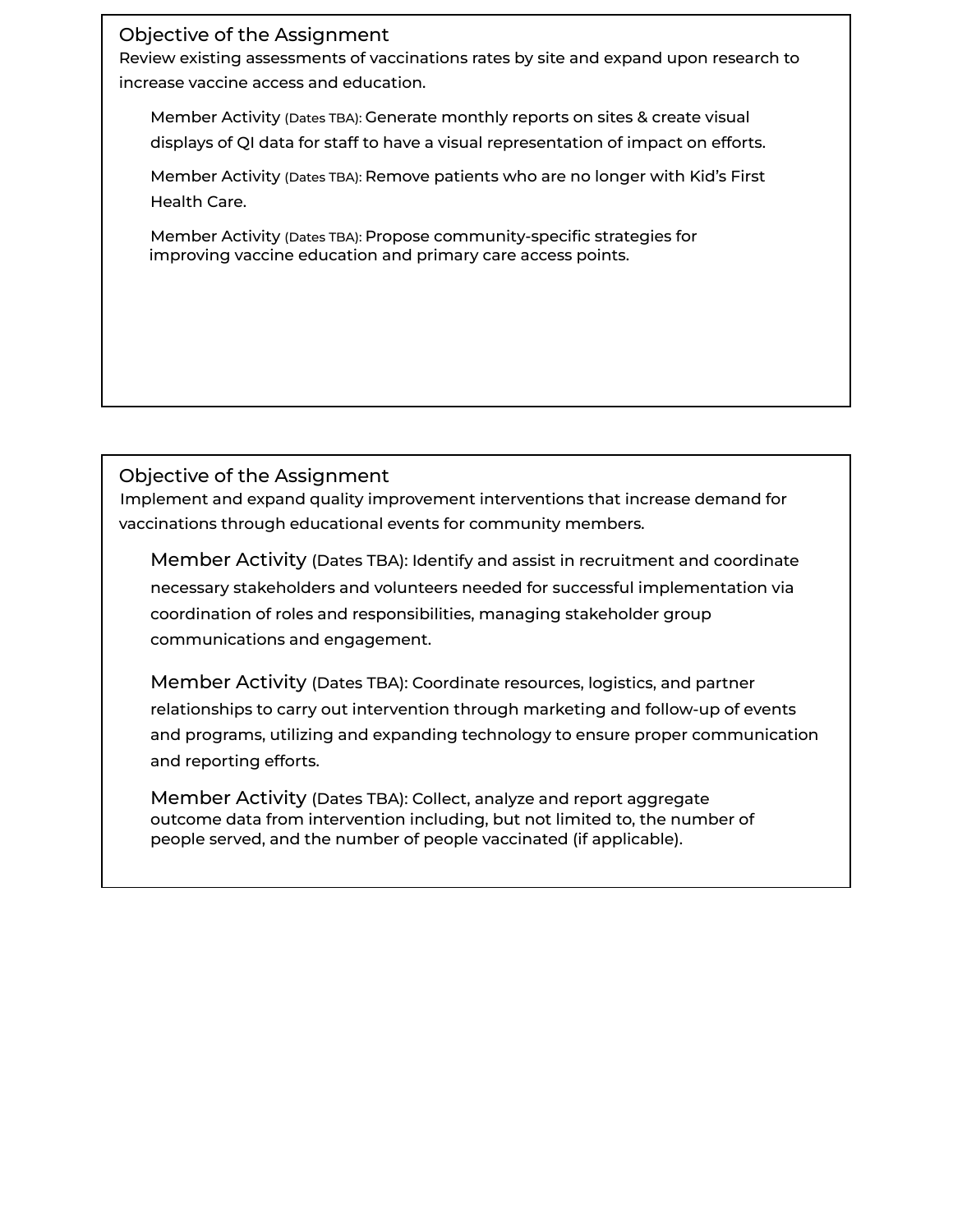Implement and expand interventions that increase access to vaccinations and connections to primary care services, such as community-based vaccine clinics.

Member Activity (Dates TBA): Identify and assist in recruitment and coordinate necessary stakeholders and volunteers needed for successful implementation via coordination of roles and responsibilities across stakeholders and managing communication between stakeholders.

Member Activity (Dates TBA): Coordinate resources, logistics, and partner relationships to carry out interventions. Plan, market, and provide follow-up for events.

Member Activity (Dates TBA): Collect data from intervention and follow up with stakeholders to determine successes and areas of future improvement.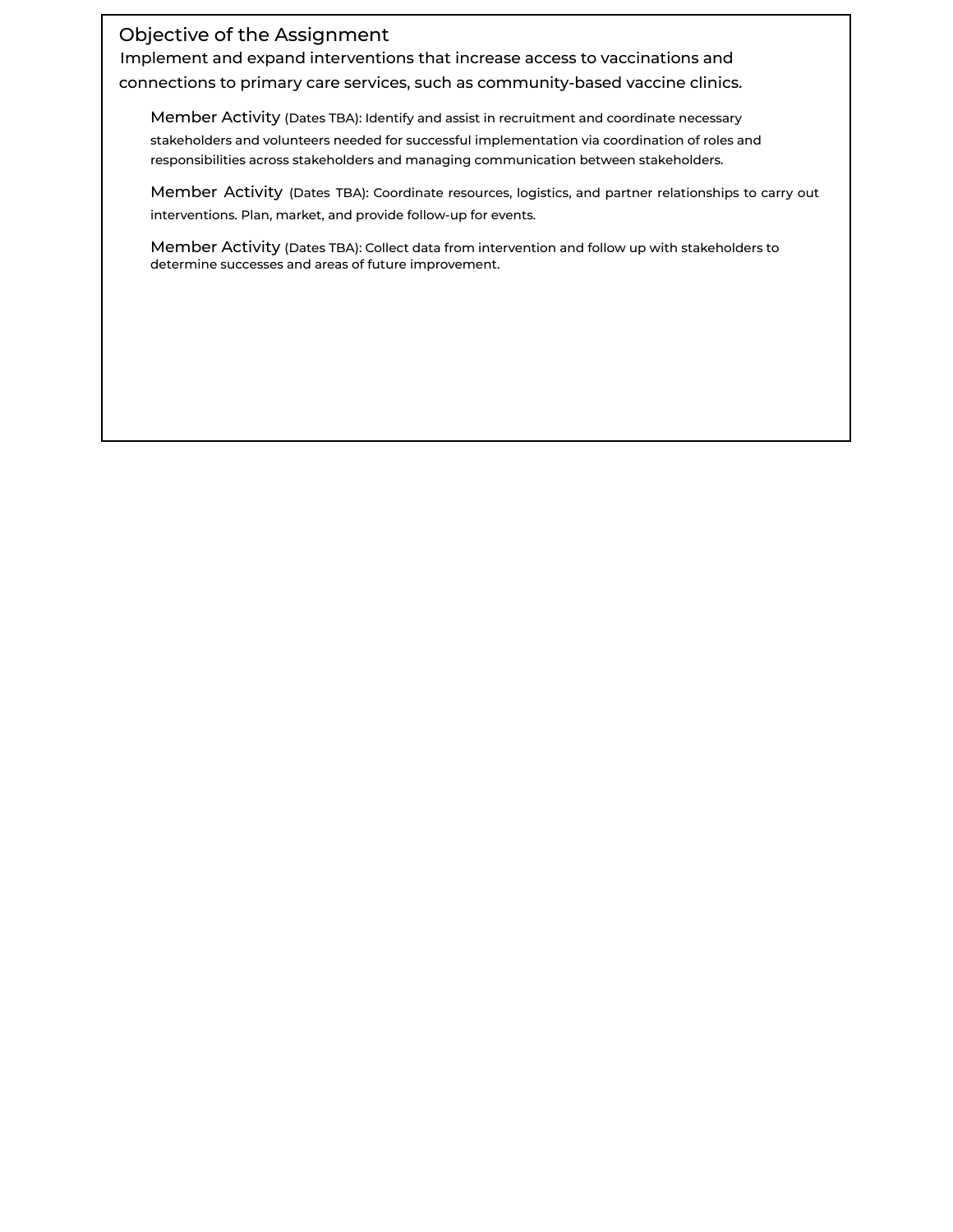Title: AmeriCorps VISTA Immunization Outreach and Education Coordinator

Sponsoring Organization: Immunize Colorado Project Name: Immunize Colorado Project Number: 20VSWCO001 Project Period: 07/05/2022-7/04/2023

Site Name: Mesa County Public Health

Focus Area(s) Primary: Healthy Futures Secondary:

# VISTA Assignment Objectives and Member Activities

Goal of the Overall VISTA Project: The Immunization Outreach and Education Coordinator VISTA member will build the capacity of their host site by developing and implementing local activities which promote education and access to vaccinations and primary care services. VISTA efforts will move people out of poverty by creating more touch points with the healthcare system, improving a community's access to primary and preventative care visits. As a result of the VISTA member's service, 500 individuals will be served through immunization outreach and/or education events, 25 volunteers will be recruited to implement the events and six organizations will receive capacity building services to improve and/or expand their programming, services, and communications.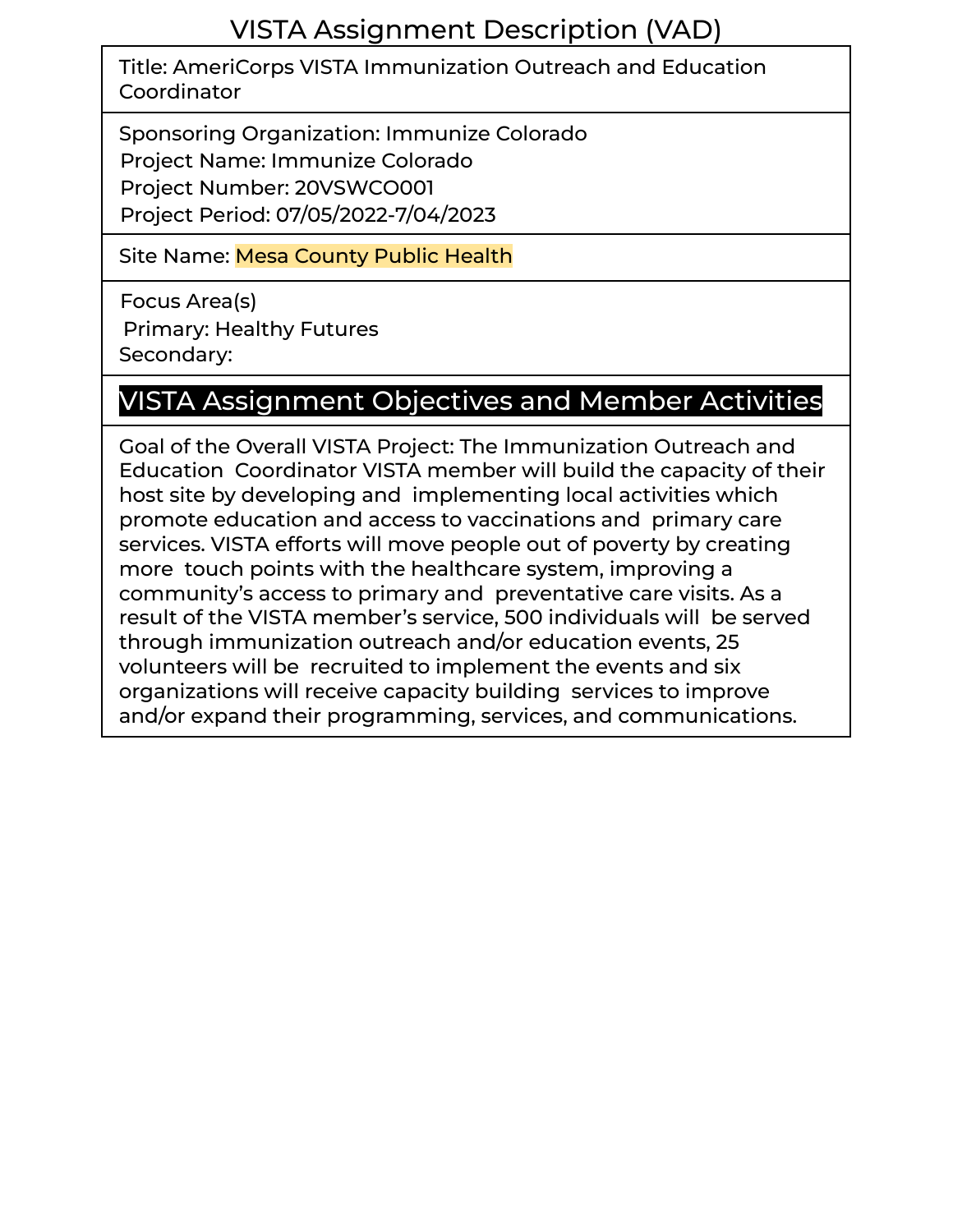Expand food handlers permit class to promote vaccines that food service workers should have.

Member Activity (07/05/2022-7/04/2023): Become acquainted with food handling class best practices. Identify needs and implement changes if needed.

Member Activity (07/05/2022-7/04/2023): Research vaccines that are required for food handler permits and create materials for food service providers to understand vaccine recommendations.

Member Activity (07/05/2022-7/04/2023): Assist in conducting outreach to food service providers to update food handlers on suggested vaccines for food handling, and encourage handlers to receive suggested vaccines.

### Objective of the Assignment

Develop coordination of back to school and flu clinics to increase vaccine access and education with the community and schools in Mesa County.

Member Activity (07/05/2022-7/04/2023): Maintains strong relationship with school administration, school nurse, school health related staff, teachers, and other community members.

Member Activity (07/05/2022-7/04/2023): Secure updated clerical information in accordance with procedural guidelines ensuring that all appropriate document/information has been entered at the time of registration.

Member Activity (07/05/2022-7/04/2023): Coordinates the patient care team structure and processes, refine processes if needed to ensure success.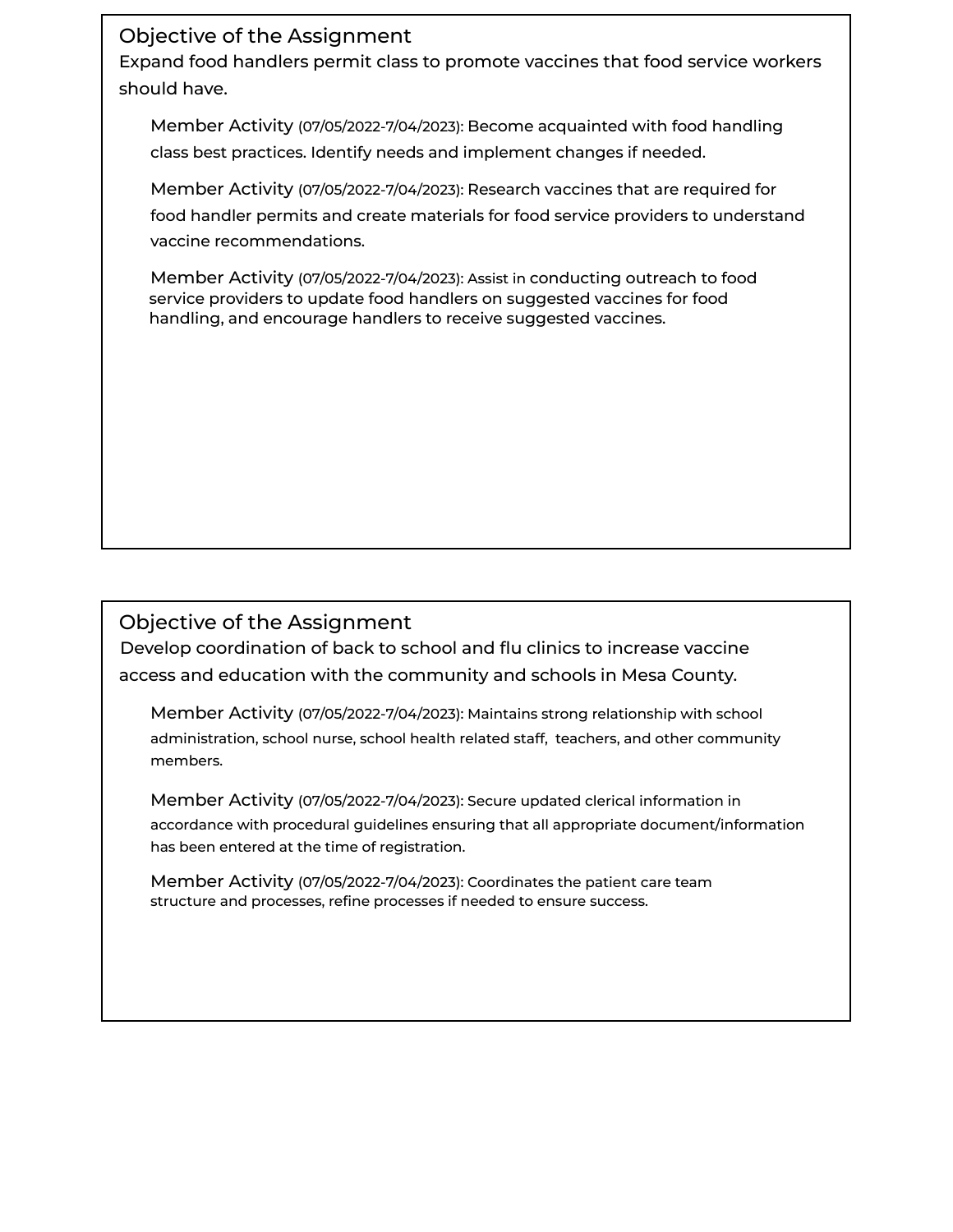Develop, conduct, implement, and manage immunization education and outreach activities in order to promote vaccine best practices and improve knowledge of vaccines and vaccine-preventable diseases among clinicians and the general public of Mesa County.

Member Activity (07/05/2022-7/04/2023): Identify immunization knowledge gaps and training needs, conduct outreach activities and provide information to immunization stakeholders such as schools and child care facilities.

Member Activity (07/05/2022-7/04/2023): Generate data utilizing CIIS.

Member Activity (07/05/2022-7/04/2023): Develop and distribute accurate informational materials and presentations for vaccinations - routine and COVID-19.

Member Activity (07/05/2022-7/04/2023): Maintain knowledge of current immunization-related state and federal policies and regulations.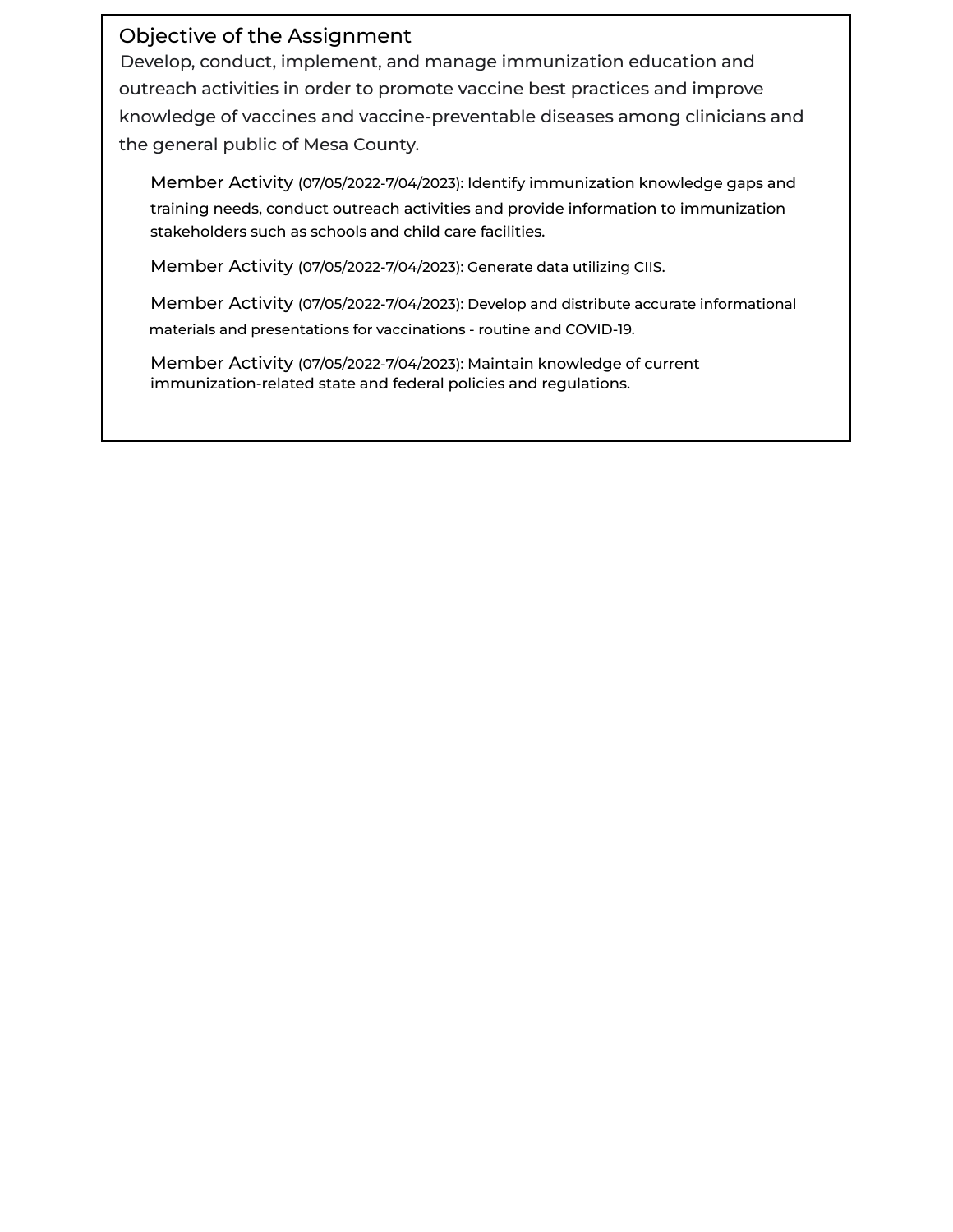Title: AmeriCorps VISTA Immunization Outreach and Education Coordinator

Sponsoring Organization: Immunize Colorado Project Name: Immunize Colorado Project Number: 20VSWCO001 Project Period: 10/2022-10/2023

### Site Name: Garfield County Public Health

Focus Area(s) Primary: Healthy Futures Secondary:

### VISTA Assignment Objectives and Member Activities

Goal of the Overall VISTA Project: The Immunization Outreach and Education Coordinator VISTA member will build the capacity of their host site by developing and implementing local activities which promote education and access to vaccinations and primary care services. VISTA efforts will move people out of poverty by creating more touch points with the healthcare system, improving a community's access to primary and preventative care visits. As a result of the VISTA member's service, 500 individuals will be served through immunization outreach and/or education events, 25 volunteers will be recruited to implement the events and six organizations will receive capacity building services to improve and/or expand their programming, services, and communications.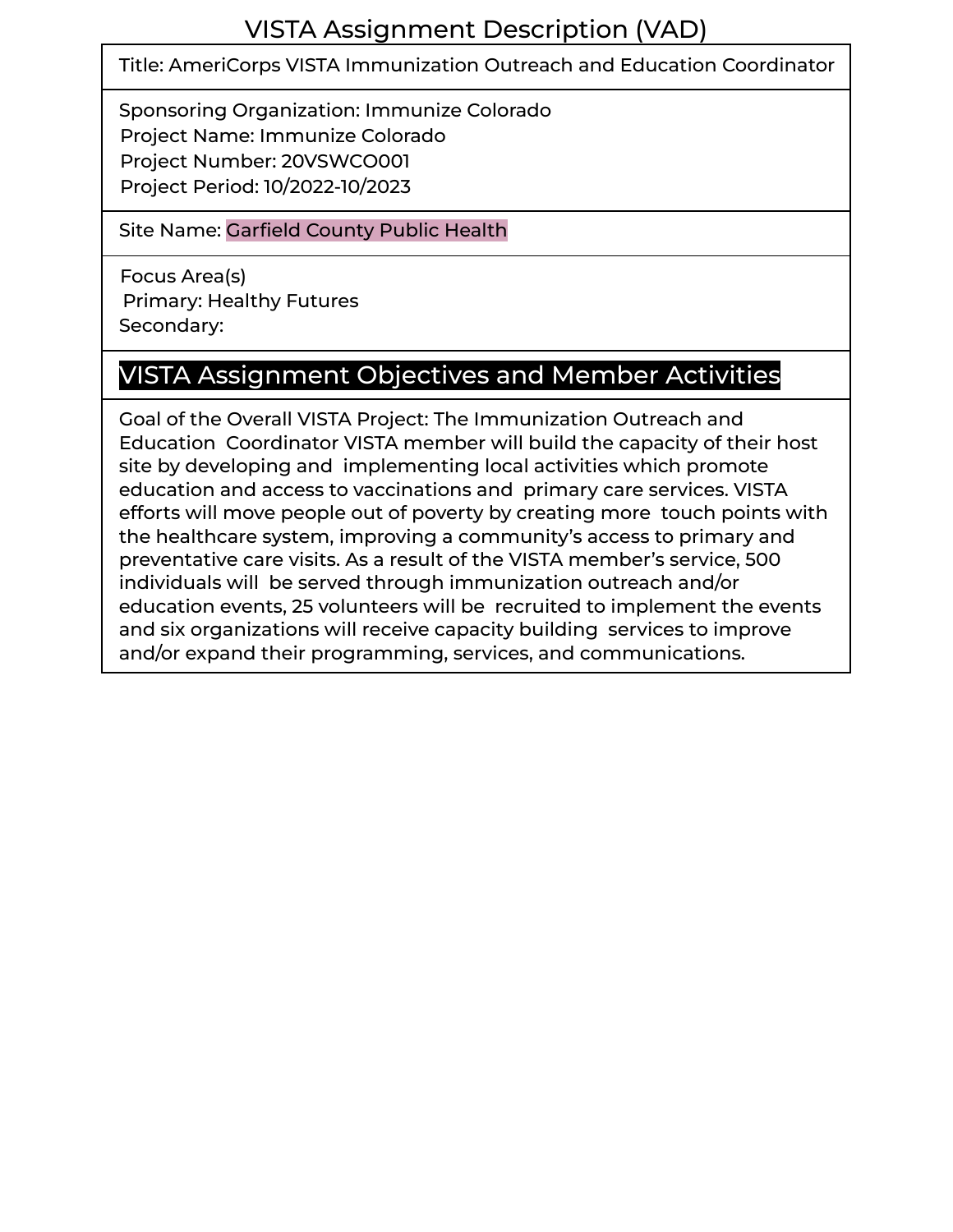Develop and implement strategies leading to long-term involvement of community institutions, organizations and individuals in immunization coalitions and other activities.

Member Activity (07/05/2022-7/04/2023): Conduct literature and resource reviews on best practices for coalition building, including protocols for testing effectiveness of coalition strategies.

Member Activity (07/05/2022-7/04/2023): Coordinate coalition meetings and communicate effectively with members to promote collaboration, negotiation, and problem solving.

Member Activity (07/05/2022-7/04/2023): Propose community-specific strategies for improving vaccine education and primary care access points.

Objective of the Assignment Engage in existing community outreach activities and collaborate with local immunization coalitions, immunization partners, and patient navigators to improve education and outreach to prioritized communities of focus

Member Activity (07/05/2022-7/04/2023): Provides resources and education to community members assure up to date vaccination based on age-appropriate recommended vaccines.

Member Activity (07/05/2022-7/04/2023): Promote ongoing training through provision of educational material that utilizes engagement strategies and addresses vaccine hesitancy and misinformation, historical injustices, minimizes mistrust, and advances health equity.

Member Activity (07/05/2022-7/04/2023): Promote the use of tools and resources, including multiple types of vaccination locations and flexible hours that are accessible to and frequented by the identified communities of focus, with the aim of increasing access to vaccination sites and appointments.